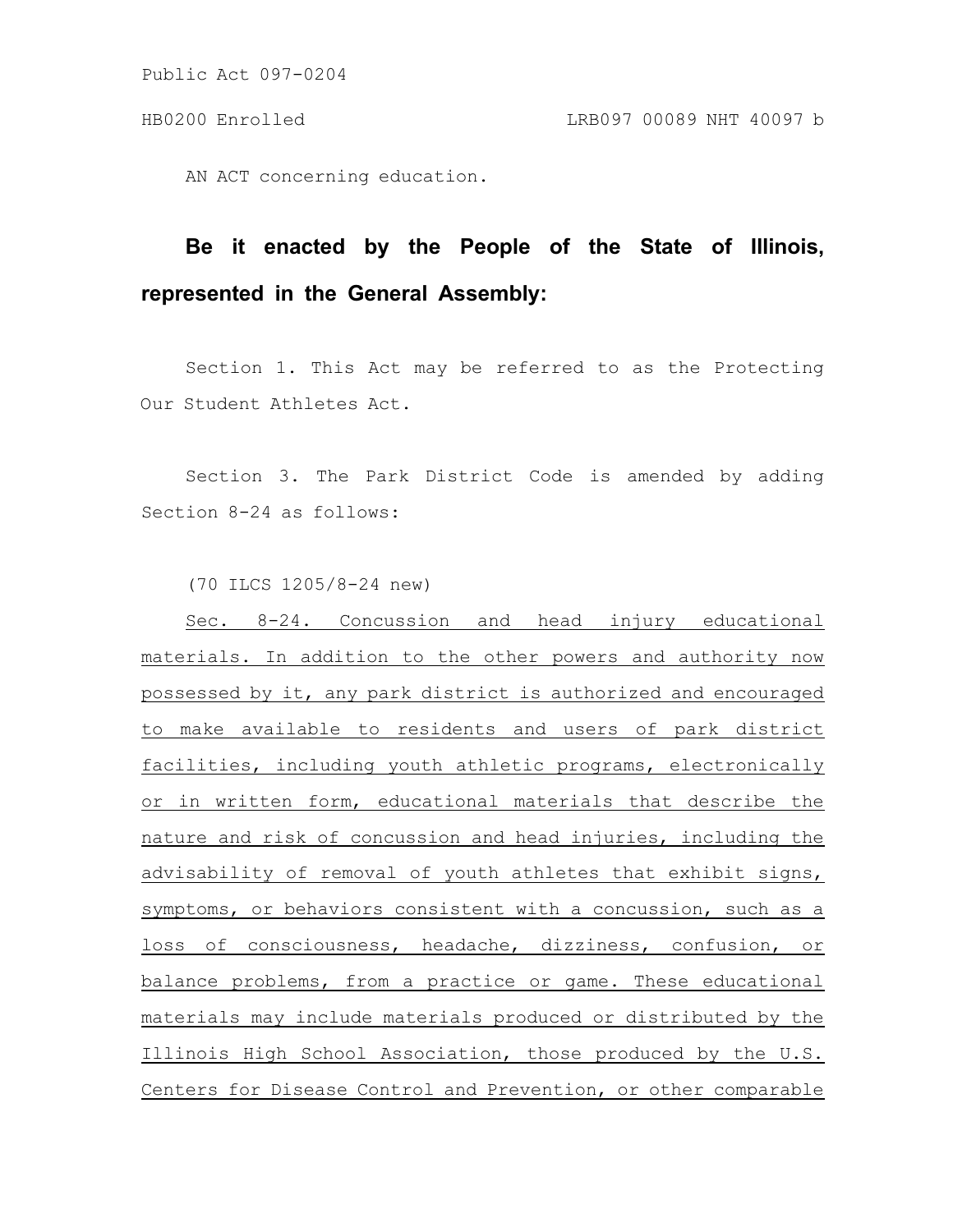materials. The intent of these materials is to assist in educating coaches, youth athletes, and parents and guardians of youth athletes about the nature and risks of head injuries.

Section 5. The School Code is amended by adding Sections 10-20.53 and 34-18.45 as follows:

(105 ILCS 5/10-20.53 new)

Sec. 10-20.53. Student athletes; concussions and head injuries.

(a) The General Assembly recognizes all of the following:

(1) Concussions are one of the most commonly reported injuries in children and adolescents who participate in sports and recreational activities. The Centers for Disease Control and Prevention estimates that as many as 3,900,000 sports-related and recreation-related concussions occur in the United States each year. A concussion is caused by a blow or motion to the head or body that causes the brain to move rapidly inside the skull. The risk of catastrophic injuries or death are significant when a concussion or head injury is not properly evaluated and managed.

(2) Concussions are a type of brain injury that can range from mild to severe and can disrupt the way the brain normally works. Concussions can occur in any organized or unorganized sport or recreational activity and can result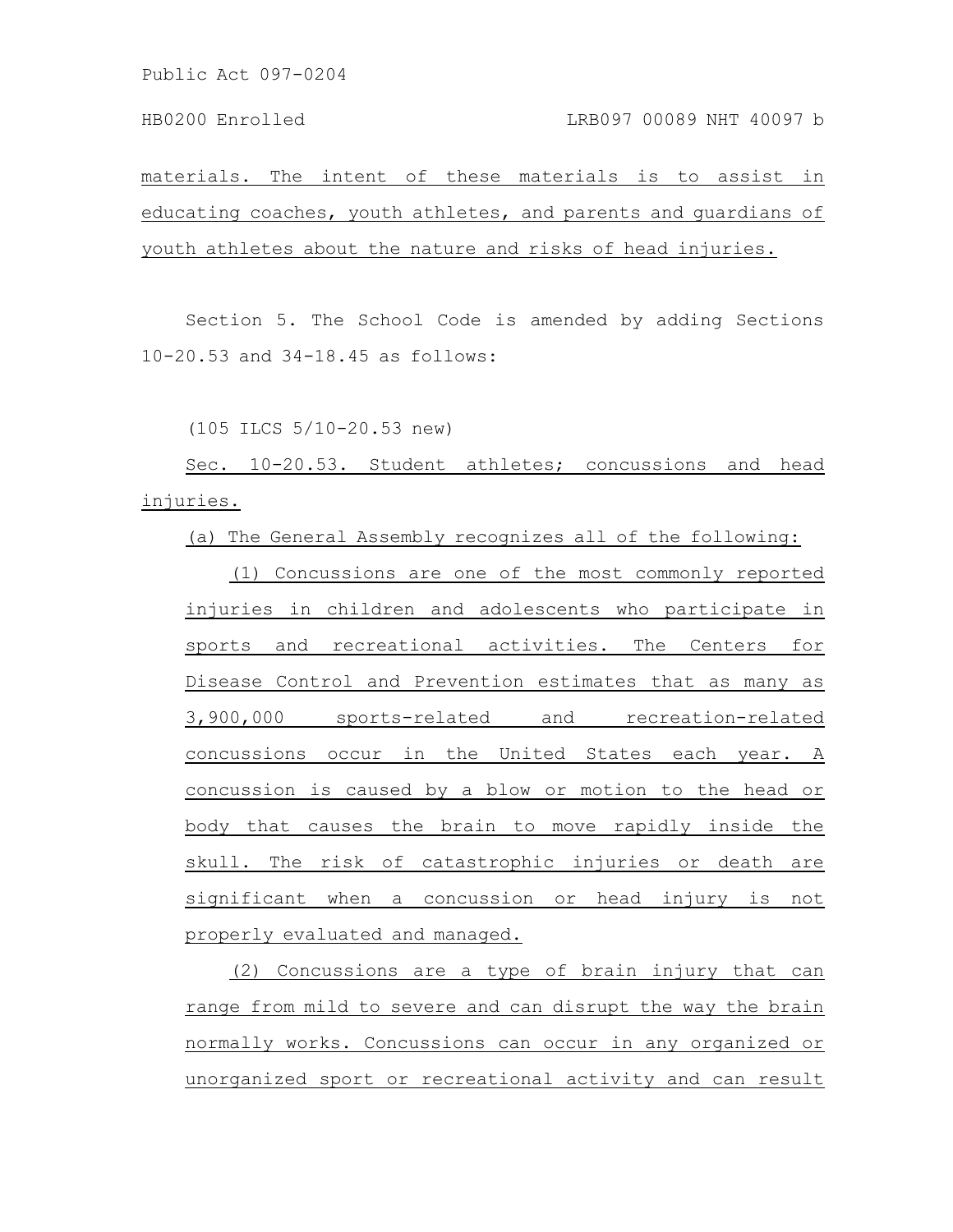from a fall or from players colliding with each other, the ground, or with obstacles. Concussions occur with or without loss of consciousness, but the vast majority of concussions occur without loss of consciousness.

(3) Continuing to play with a concussion or symptoms of a head injury leaves a young athlete especially vulnerable to greater injury and even death. The General Assembly recognizes that, despite having generally recognized return-to-play standards for concussions and head injuries, some affected youth athletes are prematurely returned to play, resulting in actual or potential physical injury or death to youth athletes in this State.

(b) Each school board shall adopt a policy regarding student athlete concussions and head injuries that is in compliance with the protocols, policies, and by-laws of the Illinois High School Association. Information on the school board's concussion and head injury policy must be a part of any agreement, contract, code, or other written instrument that a school district requires a student athlete and his or her parents or guardian to sign before participating in practice or interscholastic competition.

(c) The Illinois High School Association shall make available to all school districts, including elementary school districts, education materials, such as visual presentations and other written materials, that describe the nature and risk of concussions and head injuries. Each school district shall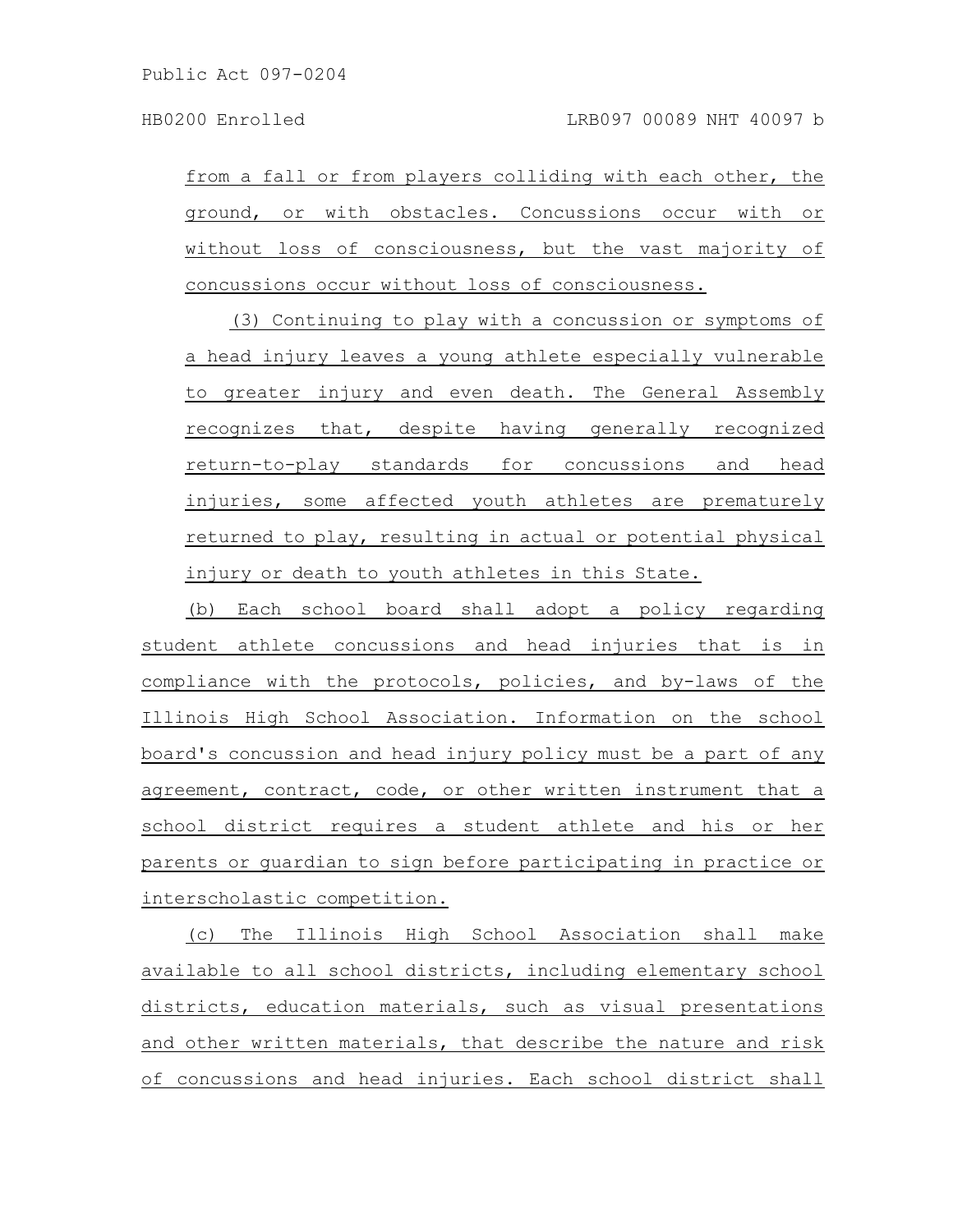Public Act 097-0204

use education materials provided by the Illinois High School Association to educate coaches, student athletes, and parents and guardians of student athletes about the nature and risk of concussions and head injuries, including continuing play after a concussion or head injury.

(105 ILCS 5/34-18.45 new)

Sec. 34-18.45. Student athletes; concussions and head injuries.

(a) The General Assembly recognizes all of the following:

(1) Concussions are one of the most commonly reported injuries in children and adolescents who participate in sports and recreational activities. The Centers for Disease Control and Prevention estimates that as many as 3,900,000 sports-related and recreation-related concussions occur in the United States each year. A concussion is caused by a blow or motion to the head or body that causes the brain to move rapidly inside the skull. The risk of catastrophic injuries or death are significant when a concussion or head injury is not properly evaluated and managed.

(2) Concussions are a type of brain injury that can range from mild to severe and can disrupt the way the brain normally works. Concussions can occur in any organized or unorganized sport or recreational activity and can result from a fall or from players colliding with each other, the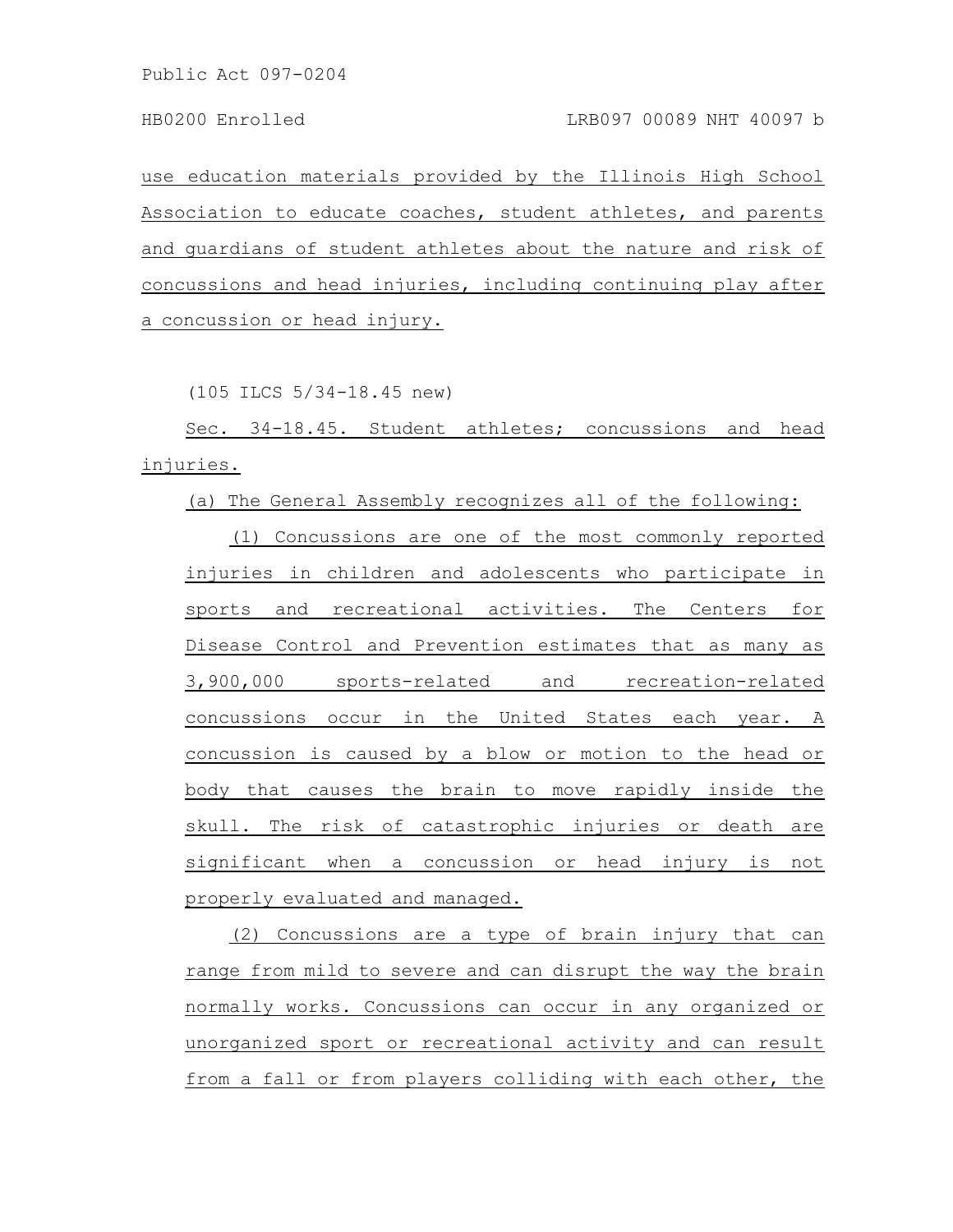ground, or with obstacles. Concussions occur with or without loss of consciousness, but the vast majority of concussions occur without loss of consciousness.

(3) Continuing to play with a concussion or symptoms of a head injury leaves a young athlete especially vulnerable to greater injury and even death. The General Assembly recognizes that, despite having generally recognized return-to-play standards for concussions and head injuries, some affected youth athletes are prematurely returned to play, resulting in actual or potential physical injury or death to youth athletes in this State.

(b) The board shall adopt a policy regarding student athlete concussions and head injuries that is in compliance with the protocols, policies, and by-laws of the Illinois High School Association. Information on the board's concussion and head injury policy must be a part of any agreement, contract, code, or other written instrument that the school district requires a student athlete and his or her parents or guardian to sign before participating in practice or interscholastic competition.

(c) The Illinois High School Association shall make available to the school district education materials, such as visual presentations and other written materials, that describe the nature and risk of concussions and head injuries. The school district shall use education materials provided by the Illinois High School Association to educate coaches,